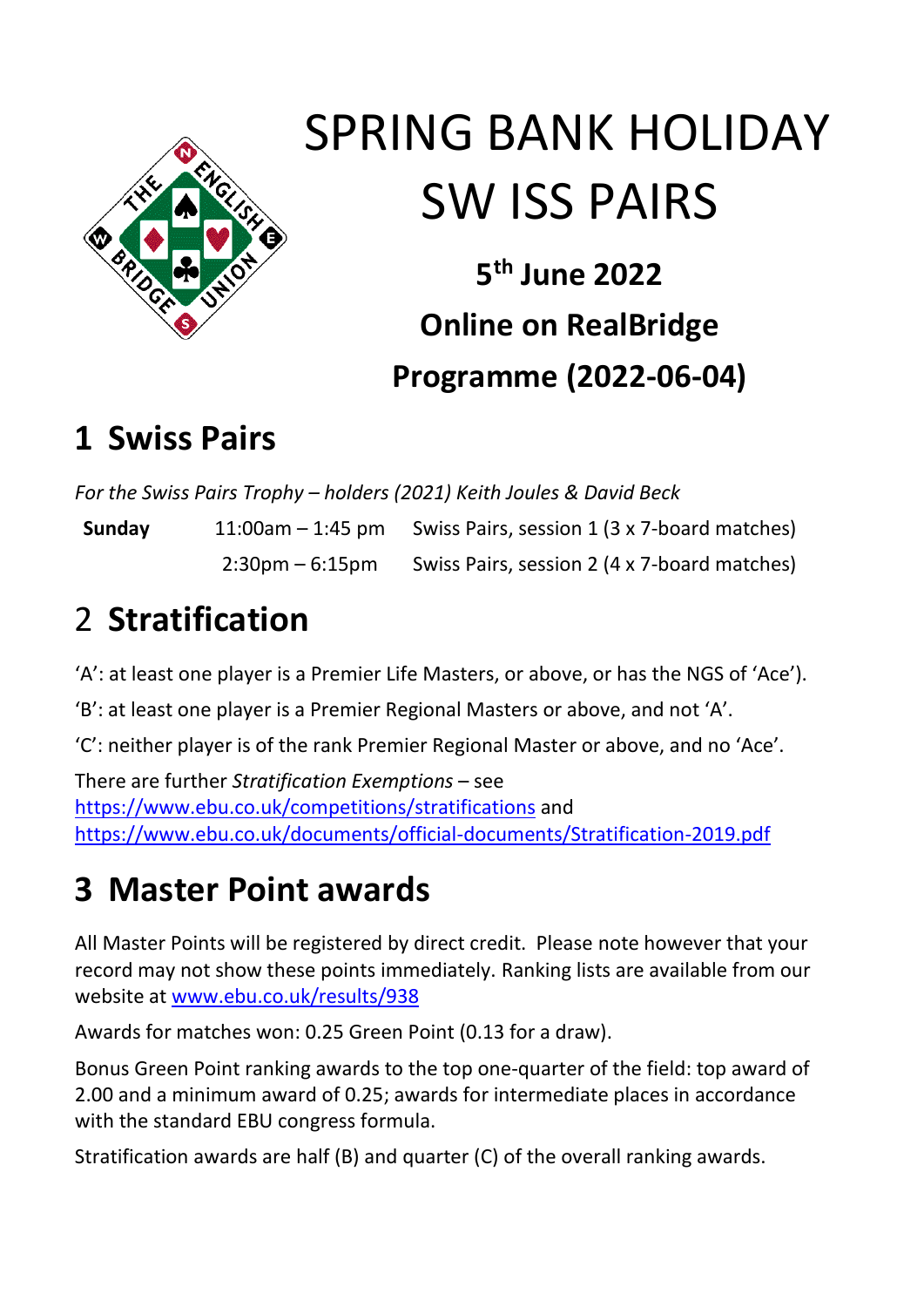# **4 Prizes**

All prizes are quoted throughout in terms of £ per pair. First prize £100.

#### **4.1 Systems and conventions**

This is a Level 4 event.

You are required to have a system card online that should make available to your opponents at the start of each round, by posting a link in the table chat. You must use EBU system card (you may not use WBF system cards, which are only permitted in EBU Level 5 events).

You can use any existing link to your system card. Otherwise, system cards can be uploaded to My EBU > Utilities > System Card – and obtain a link.

#### **4.2 Best Behaviour at Bridge**

Please be nice to your partner, be pleasant to your opponents and be polite to the Tournament Directors. Otherwise, you may well be given a Disciplinary Penalty!

#### **4.3 Telephones and other electrical communication**

Mobile phones and other electronic communication devices may not be used during play, except in an emergency.

#### **4.4 General**

General EBU regulations; however, any conditions, whether they be general or specific to this competition as set out in this programme, may be varied upon the special instruction of the Tournament Director in charge.

# **5 RealBridge**

#### **5.1 Instructions**

RealBridge uses computer video and audio for communication between players. Player can and should test their video/audio by logging into the system in advance.

Players are expected to use video and audio during play. If you develop problems with audio/video, you will be allowed to continue to play using text until you have time to try to sort it out, rather than delaying play.

It may be necessary to refresh the video feed every hour or so: this can be done (without logging out) by clicking the refresh button on your name bar.